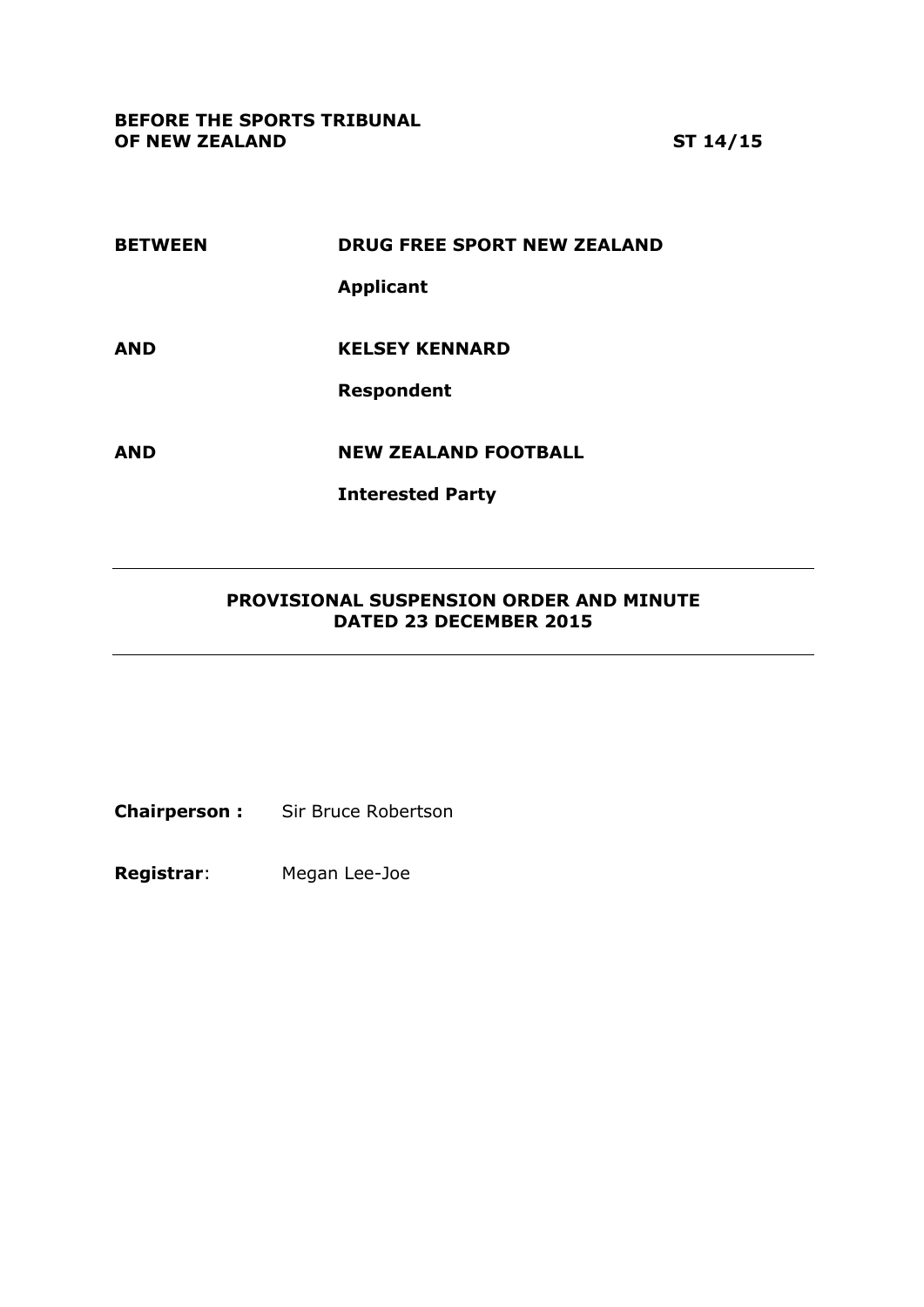- 1. Kelsey Kennard is a member of New Zealand Football which has adopted the Sports Anti-Doping Rules 2015 (the Rules) as its anti-doping policy.
- 2. On 22 December 2015, Drug Free Sport New Zealand (DFS) filed an application for the provisional suspension of Ms Kennard pursuant to the Rules.
- 3. Ms Kennard's counsel has advised by letter dated 23 December 2015 that Ms Kennard agrees to the Tribunal imposing a provisional suspension order with immediate effect. Both Ms Kennard and DFS agree to such order being made without holding a hearing.
- 4. Accordingly, the Tribunal orders the provisional suspension of Ms Kennard from 23 December 2015. Ms Kennard may not take part in any way in any event or activity, organised, sanctioned or authorised by New Zealand Football or by any other sporting organisation which is a signatory to the Rules.
- 5. Ms Kennard does not wish to have her B sample analysed. She wishes to have the matter resolved quickly. However, as Ms Kennard is currently in the United Kingdom and will not return to New Zealand until 14 January 2016, she has requested that she have until at least 18 January 2016 to file her Form 2 Notice of Defence to any substantive application.
- 6. The Tribunal Rules afford Ms Kennard seven working days to file her Notice of Defence, which given the definition of working days under the Tribunal Rules, will not be earlier than 18 January 2016. The Tribunal will hear the matter expeditiously provided the substantive application is filed early in the new year and the parties promptly file their required documents and make themselves available for the hearing.
- 7. A copy of this provisional suspension order and minute will be sent to Ms Kennard's counsel, DFS and New Zealand Football.